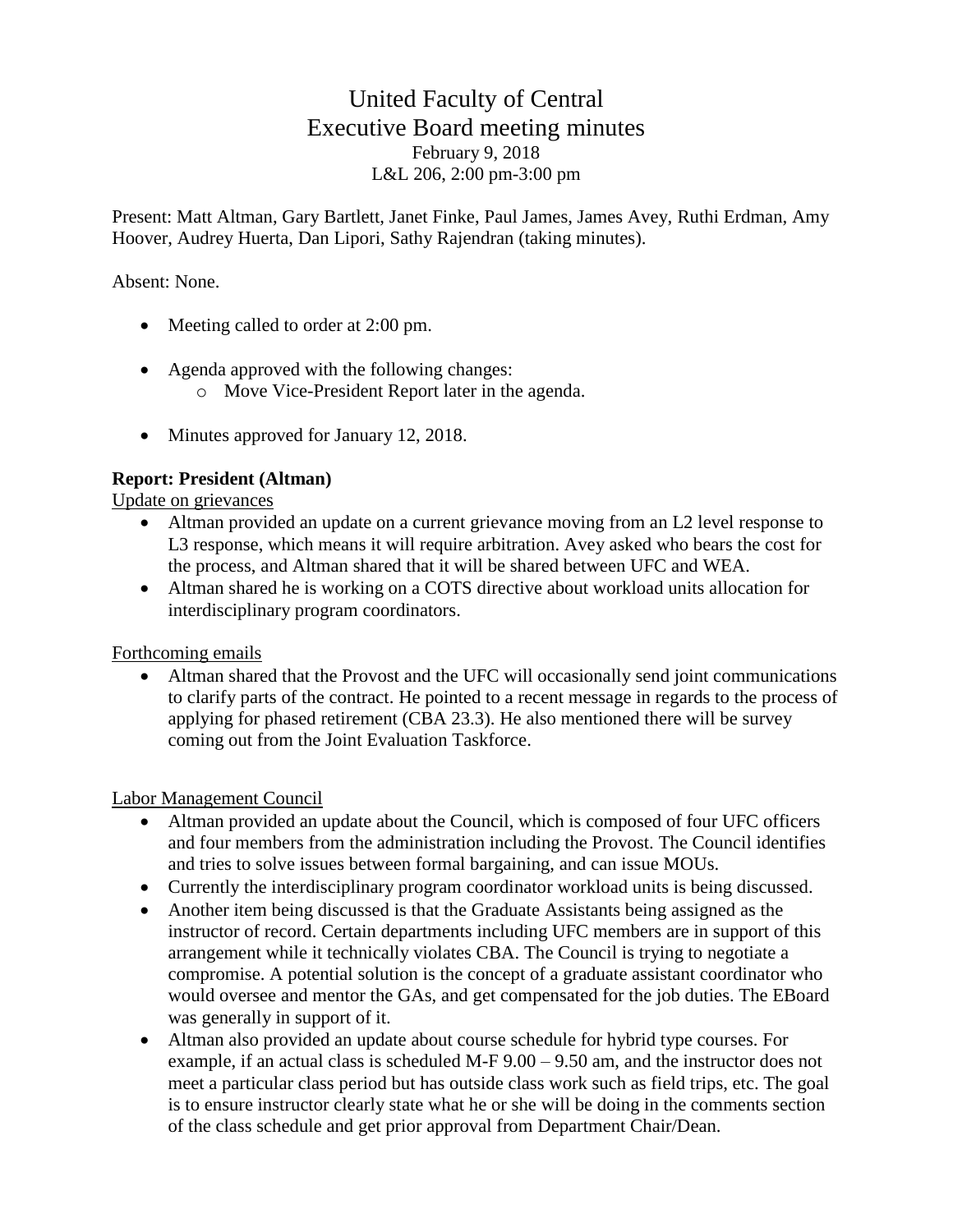• The Council also recently spent a lot of time vetting the phased retirement application form.

### Guest Speaker: Bill Lyne, President, WEA, Tuesday, February 27, 4:30-6.00 pm

- Altman updated that the meeting will be held in Grupe Center, and reminded that from 4.30 pm to 5.00 pm it will be an all members meeting to provide update from officers. He requested the EBoard members to be present.
- The guest speaker will talk from 5.00 pm to 6.00 pm about the history of organized faculty, how faculty have gotten protection, and also the state of the higher education in Washington.

# **Report: Financial Officer (James)**

• James shared that we made \$2 in interest, treated two new members for lunch, and filed all tax paperwork.

# **Report: Communications and Grievances Officer (Finke)**

• Finke generally shared that she is involved in a lot of important work, and is actively listening to faculty concerns.

### **Report: Faculty Evaluation and Workload Planning Review Committee (Huerta)**

• Huerta reported that the Committee met a few times now and is in the information gathering phase. They have spoken to the Deans, Chairs (ADCO), and are in the process of seeking faculty feedback through an upcoming survey. She also mentioned they gathered information about other institutions experience with Faculty 180.

# **Report: Vice-President for Membership (Bartlett)**

- Current membership is 199. Lost one gained one.
- Bartlett updated that he and James hosted the first lunch with two new TT faculty members, to answer any questions they have and to let them know that senior faculty and UFC support them. There are twelve new TT faculty members, and only eight agreed to go to lunch, of which four are UFC members. Bartlett shared that it is proving difficult to schedule lunches due to time conflicts. He also shared that the remaining four faculty members either did not return his email or were not interested.
- We need to figure out how to pay for bulletin boards.

#### **New business**

#### Advising (Huerta)

• Huerta brought forward an issue about Academic Advising. Based on a recent assessment of CWU advising, it looks like CWU does not have an overarching academic advising strategy. She discussed ways to oversee advising and solicited feedback from the EBoard. EBoard members were supportive of the idea but raised concerns about faculty not losing workloads, etc. In some cases, successful department-level advising by faculty is being cut back or otherwise threatened.

#### Chair Merit